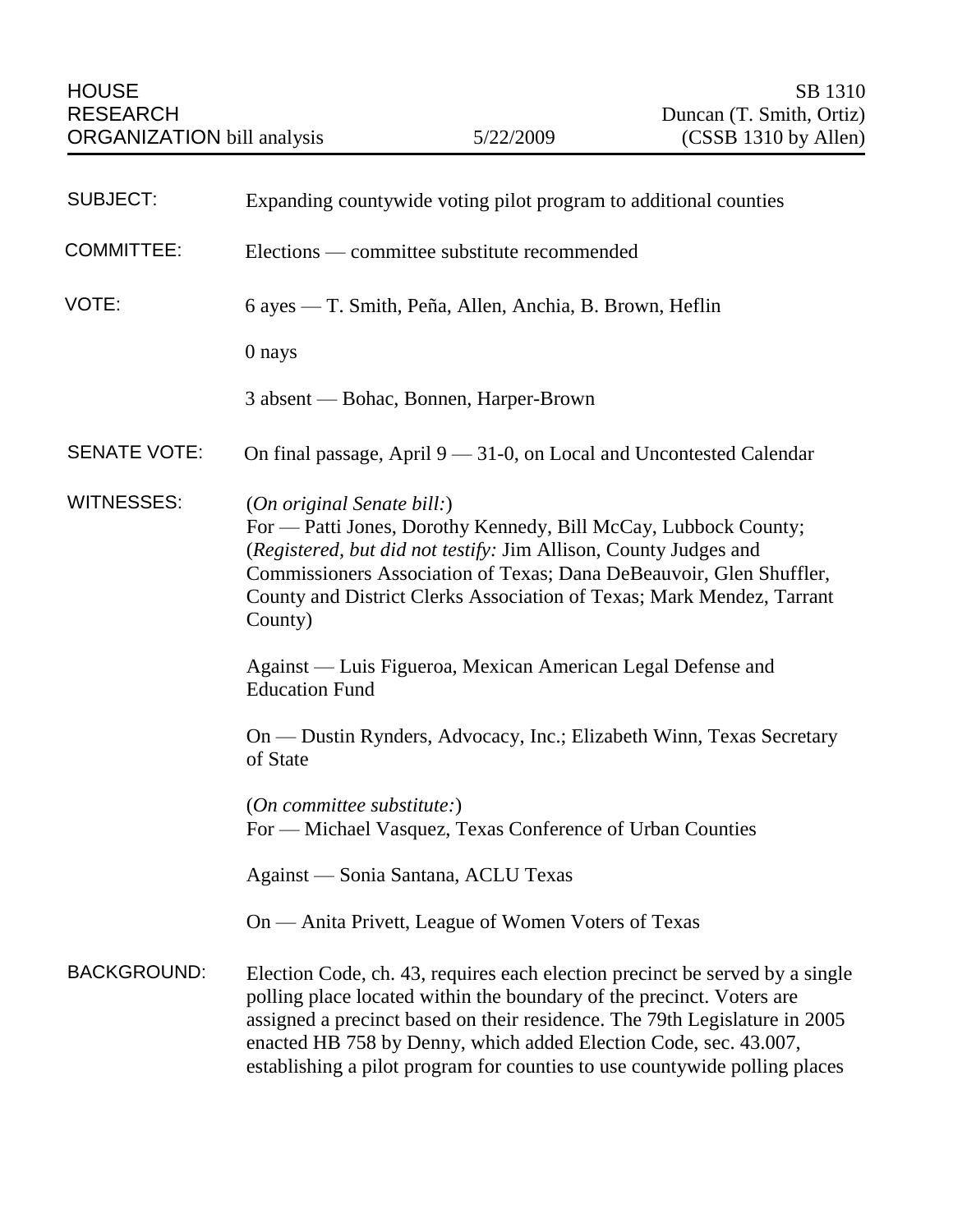for certain elections. Currently, only Erath and Lubbock counties have countywide polling locations. Sec. 43.007 will expire on June 1, 2009.

DIGEST: CSSB 1310 would amend Election Code, ch. 43 to direct the secretary of state to implement a program to allow each commissioners court participating in the program to eliminate county election precinct polling places and establish countywide polling places for:

- each general election for state and county officers;
- each countywide election held on the uniform election date in May;
- each election on a proposed constitutional amendment; and
- each election of a political subdivision located in the county that was held jointly with one of the above elections.

The commissioners court of a county that desired to participate would be required to hold a public hearing and would be required to submit a transcript or electronic recording of the public comments made at the hearing to the secretary of state. A county that had previously participated in a similar program and held a public hearing on the county's participation in that program would not be required to hold another hearing.

The secretary of state would audit direct recording electronic voting units before and after use in an election, and during the election to the extent such an audit was practicable.

The secretary of state would select counties for countywide polling locations that had:

- held a public hearing;
- submitted documentation listing the steps taken to solicit input on participating in the program by organizations or persons who represent the interests of voters;
- implemented a computerized voter registration list that would allow an election officer at the polling place to verify that a voter had not previously voted in the election;
- used direct recording electronic voting machines; and  $\bullet$
- been determined by the secretary of state to have the appropriate technological capabilities.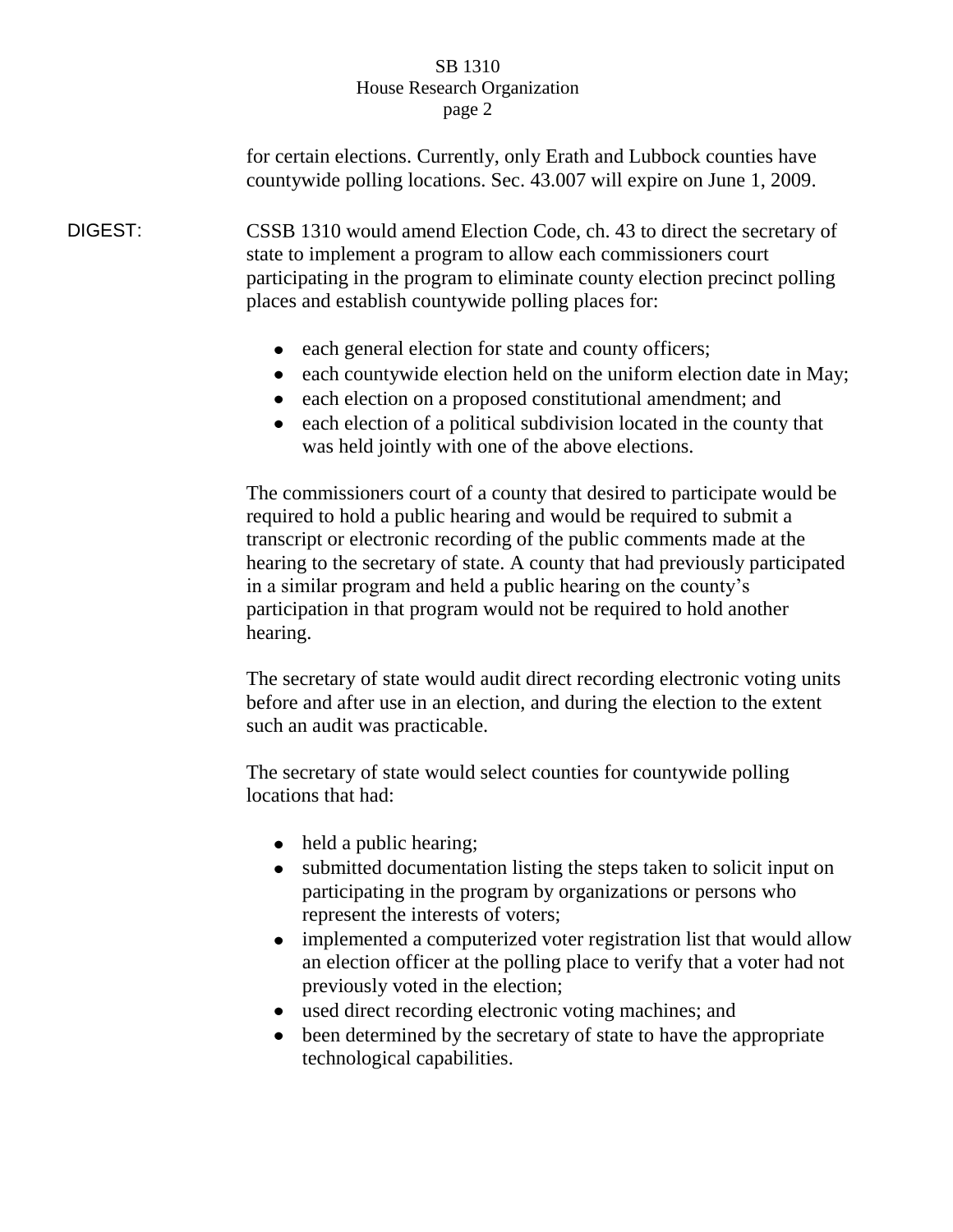The secretary of state could select to participate in the program three counties with a population of 100,000 or more and two counties with a population of less than 100,000.

Each countywide polling place would be required to allow a voter to vote in the same elections in which the voter would normally vote based on his or her precinct.

In selecting countywide polling places, a county would be required to adopt a methodology for determining polling place locations. The total number of countywide polling places could not be less than:

- 50 percent of the number of precinct polling places that would otherwise be located in the county for that election; or
- for an election held in the first year in which the county participated in the program, 65 percent of the number of precinct polling places that would otherwise would be located in the county for that election.

A county participating in the program would be required to establish a plan to provide notice informing voters of the changes made to the locations of polling places under the program. The plan would require that notice of the location of the nearest countywide polling place be posted at each polling place in the previous general election that would not be used as a countywide polling place.

In adopting a methodology for adopting and siting polling locations, a county would be required to solicit input from representatives of minority voters.

Not later than January 1 of each odd-numbered year, the secretary of state would be required to file a report with the Legislature. The report would include complaints or concerns regarding a specific election filed with the office of the secretary of state and any available information about voter turnout and waiting times at polling places. The report could include the secretary of state's recommendations on the future use of countywide polling places and suggestions for statutory amendment regarding the use of countywide polling places.

The bill would take effect on September 1, 2009.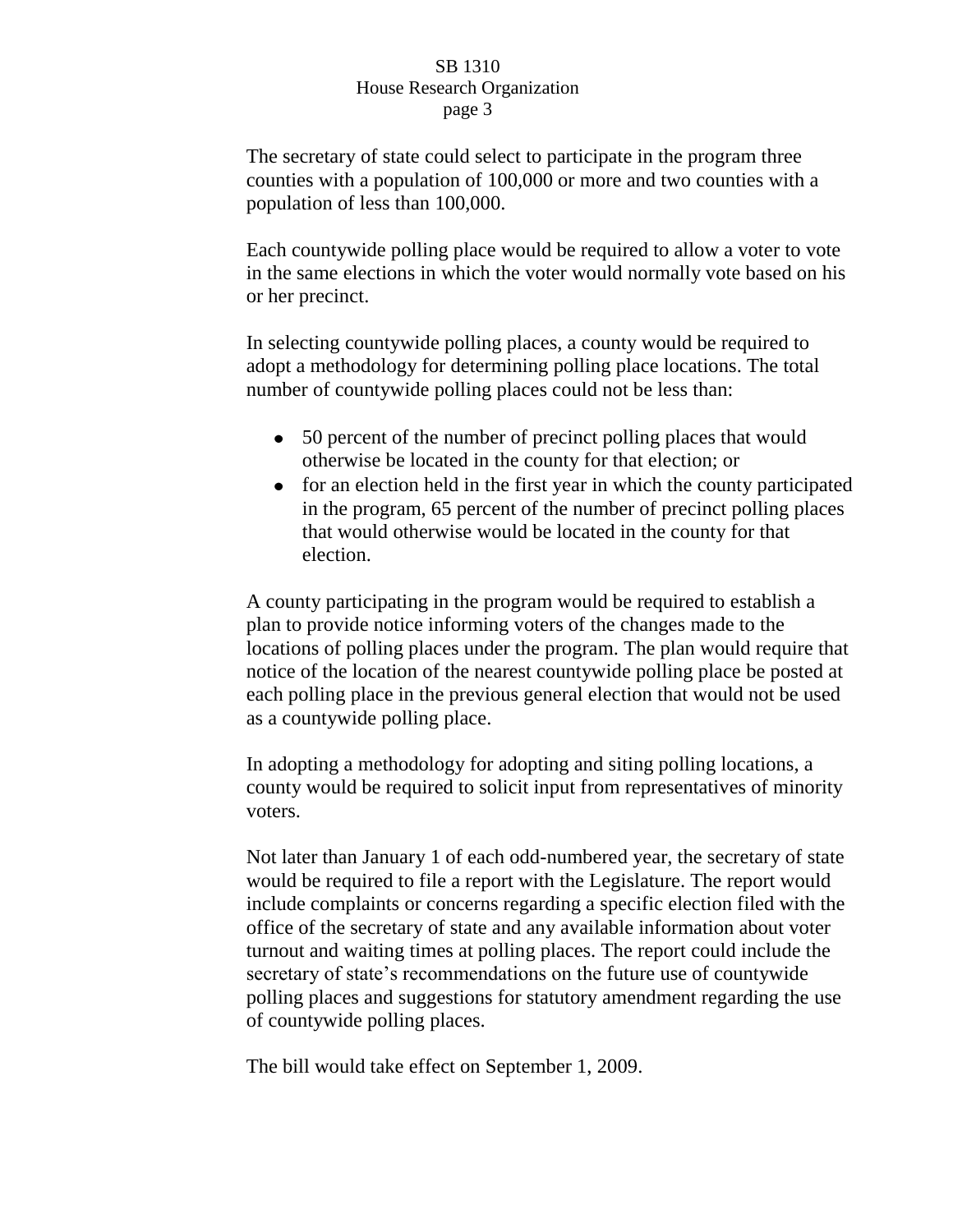**SUPPORTERS** SAY: CSSB 1310 would allow additional counties to adopt countywide-polling locations. Early voting has become very popular, especially in larger counties, because early-voting locations are conveniently located in places such as malls and grocery stores. However, voters who want to cast their ballot on election day are required to vote in their assigned polling locations. This often can be a burden because many individuals, especially those who work far from home, must return to their precincts to vote on election day. The bill would allow more counties to apply the many benefits of the early-voting to election-day voting.

> In participating counties, the election-day polling places at each precinct would be replaced with countywide polling places. Concerns about reducing the overall number of polling places are unfounded, as voters would have many convenient voting locations, distributed countywide, from which to choose. Further, those counties adopting countywide voting on election day would be required to have at least 65 percent of the number of precinct polling places that existed in prior elections for the first election using countywide programs. This would ensure an adequate supply of polling locations. Only counties that had the appropriate technological capabilities would be eligible to participate in the pilot program. This potentially could reduce the number of voters who voted in the wrong precinct and whose ballots were not counted because the election workers could not verify that the voters were qualified to vote.

Even without a public hearing, commissioners courts currently have the authority to structure elections to make them more efficient, including through consolidating precincts, reconfiguring precincts, or moving polling places. The public hearing required by the bill would be an additional tool to enable a commissioners court to meet the needs of the voters and could increase voter turnout. The secretary of state, when considering a county's application to implement countywide voting, would check a county's documentation that listed the steps the county took to solicit input on participating in the program by organizations or persons who represented the interests of voters.

Elections are becoming more difficult and expensive for counties to administer. Election workers increasingly are hard to find, and voting technology is becoming more expensive. CSSB 1310 would be a costsaving measure because reducing the number of polling places would mean that fewer election workers and voting machines would be needed. Securing polling places that comply with the Americans with Disability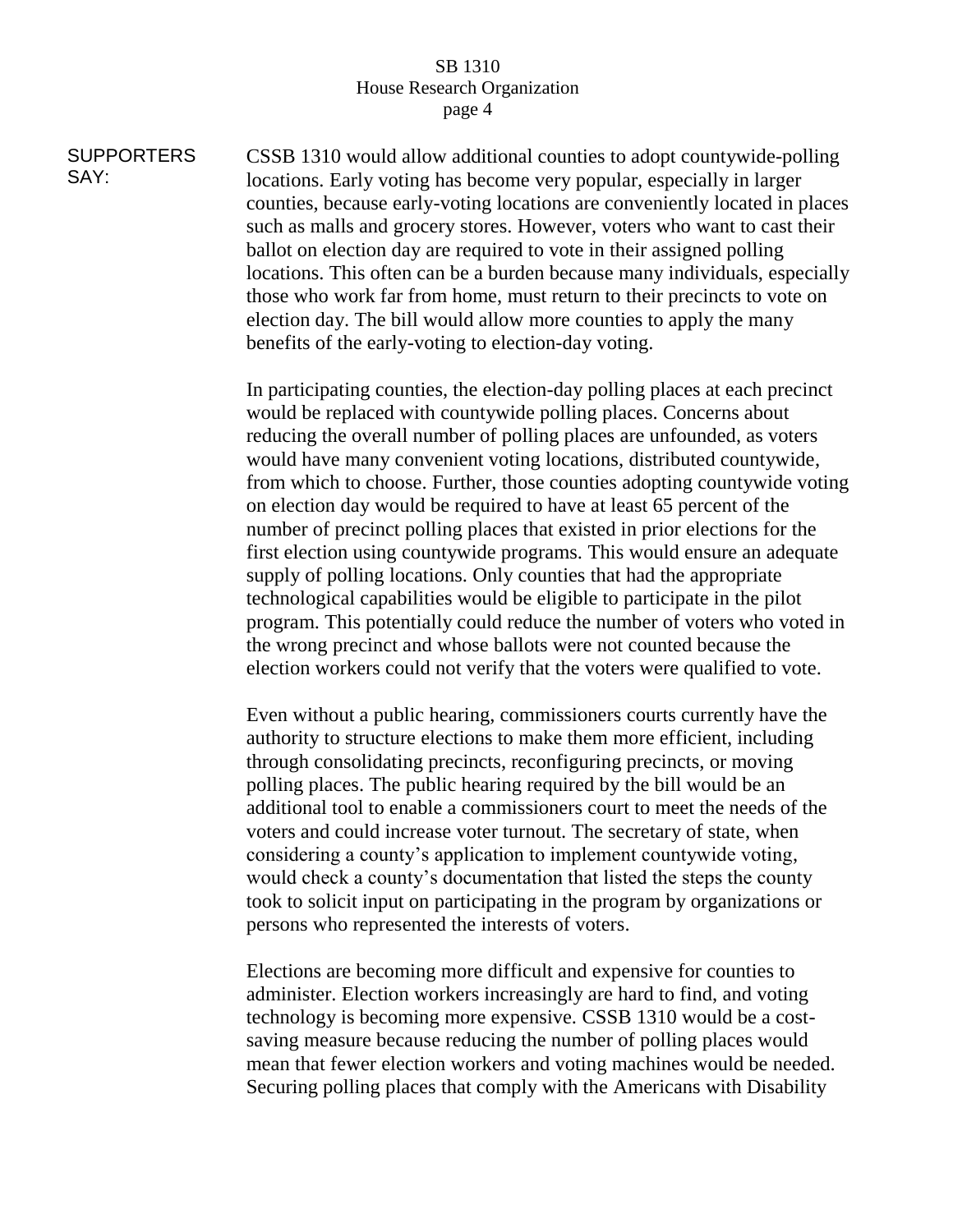|                          | Act also is becoming more difficult. This bill would make voting more<br>convenient because it would establish polling places that qualified voters<br>could use no matter what precinct they lived in and were registered to vote<br>in, just like during the early voting period.                                                                                                                                                                                                                                                                                                                                                                                                                                          |
|--------------------------|------------------------------------------------------------------------------------------------------------------------------------------------------------------------------------------------------------------------------------------------------------------------------------------------------------------------------------------------------------------------------------------------------------------------------------------------------------------------------------------------------------------------------------------------------------------------------------------------------------------------------------------------------------------------------------------------------------------------------|
|                          | CSSB 1310 would allow only five counties, including Erath and Lubbock,<br>to participate in the program. This would ensure that the secretary of state<br>would not be overwhelmed while overseeing the program, and would<br>allow the state to gather a significant set of data before considering<br>implementing the program statewide.                                                                                                                                                                                                                                                                                                                                                                                  |
| <b>OPPONENTS</b><br>SAY: | Voting is an obligation and a privilege. Cost and efficiency should not be<br>the most important considerations a government makes when<br>administering elections. Many voters want to vote on election day at the<br>precinct polling place where they are accustomed to voting. This bill could<br>make voting very confusing for some voters, especially the elderly and<br>minority voters, who may want to vote at their neighborhood school or<br>church. Low-income voters might find it harder to vote if not able to vote<br>in their neighborhood, and as a result could be discouraged from voting.                                                                                                              |
|                          | Even though the commissioners court would have to hold a public hearing<br>before a county would be allowed to implement the program, there still are<br>many voters who would not like the idea but would have no recourse if the<br>commissioners court decided to seek participation in the program anyway.                                                                                                                                                                                                                                                                                                                                                                                                               |
| <b>NOTES:</b>            | The committee substitute differs from the Senate bill in that it would<br>require:                                                                                                                                                                                                                                                                                                                                                                                                                                                                                                                                                                                                                                           |
|                          | a packet that would have to be sent from a county to the secretary<br>of state that would include the steps taken to solicit input on the<br>program by organizations or persons who represented the interests<br>of voters;<br>that in the first year of a county's participation, the total number of<br>$\bullet$<br>countywide polling places could not be less than 65 percent of the<br>number of polling places used in prior elections;<br>the county to solicit input from minority voters during the public<br>$\bullet$<br>meeting on development of the methodology used to determine<br>where to locate the polling places;<br>the program to be limited to three urban counties and two rural<br>counties; and |